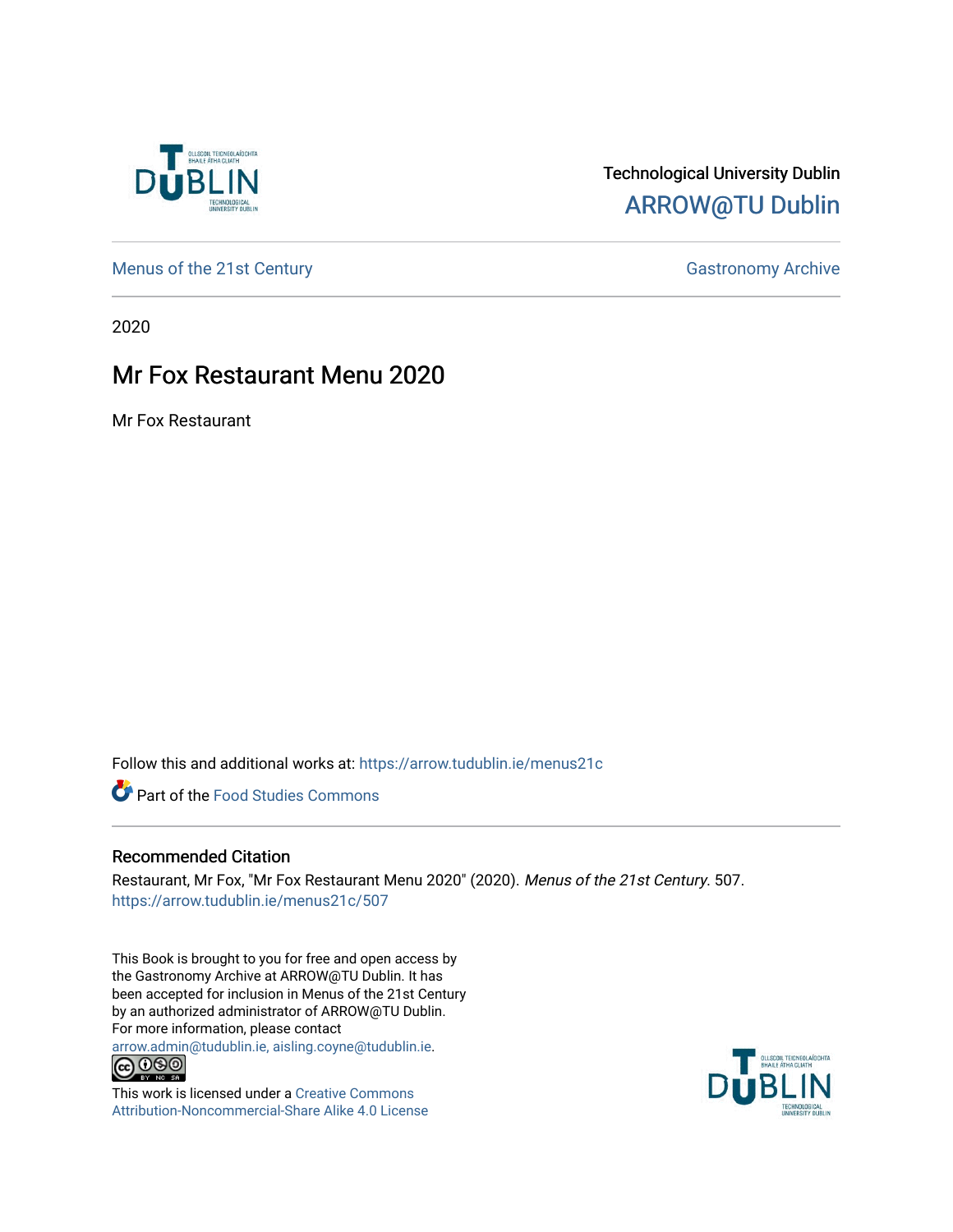**[WELCOME TO MR FOX](http://mrfox.ie/) [ABOUT US](http://www.mrfox.ie/about-us/) [MENUS](http://www.mrfox.ie/menu/) [GIFT VOUCHERS](https://mrfox.voucher.gifts/) [RESERVATIONS](http://www.mrfox.ie/reservations/)**

 $\begin{picture}(20,20) \put(0,0){\dashbox{0.5}(5,0){ }} \thicklines \put(15,0){\dashbox{0.5}(5,0){ }} \thicklines \put(15,0){\dashbox{0.5}(5,0){ }} \thicklines \put(15,0){\dashbox{0.5}(5,0){ }} \thicklines \put(15,0){\dashbox{0.5}(5,0){ }} \thicklines \put(15,0){\dashbox{0.5}(5,0){ }} \thicklines \put(15,0){\dashbox{0.5}(5,0){ }} \thicklines \put(15,0){\dashbox{0.5}(5,0){ }} \thicklines \put(15,0){\dash$ 

# Lunch & Pre-Theatre

*Fantastic Value Menus for 2020*

*Sample*

*2 Courses €24.95 / 3 Courses €29.95*

*Lunch 12pm to 2pm // Pre theatre 5pm-6pm (all tables to be vacated by 7.30pm)*

*Please note: Not available to tables of 6 or more during the month of December*

**Tartine Sourdough Bread & dips €1pp**

#### **STARTERS**

**Heirloom beetroot, goats cheese, hazelnut & salsify**

**Scallop sashimi, ponzu, navet, avocado, charred watermelon & tobiko**

**Beef tartare, parmesan, Jerusalem artichoke, redcurrant & toast**

**Pig cheek, tartare sauce, apple, & quail egg**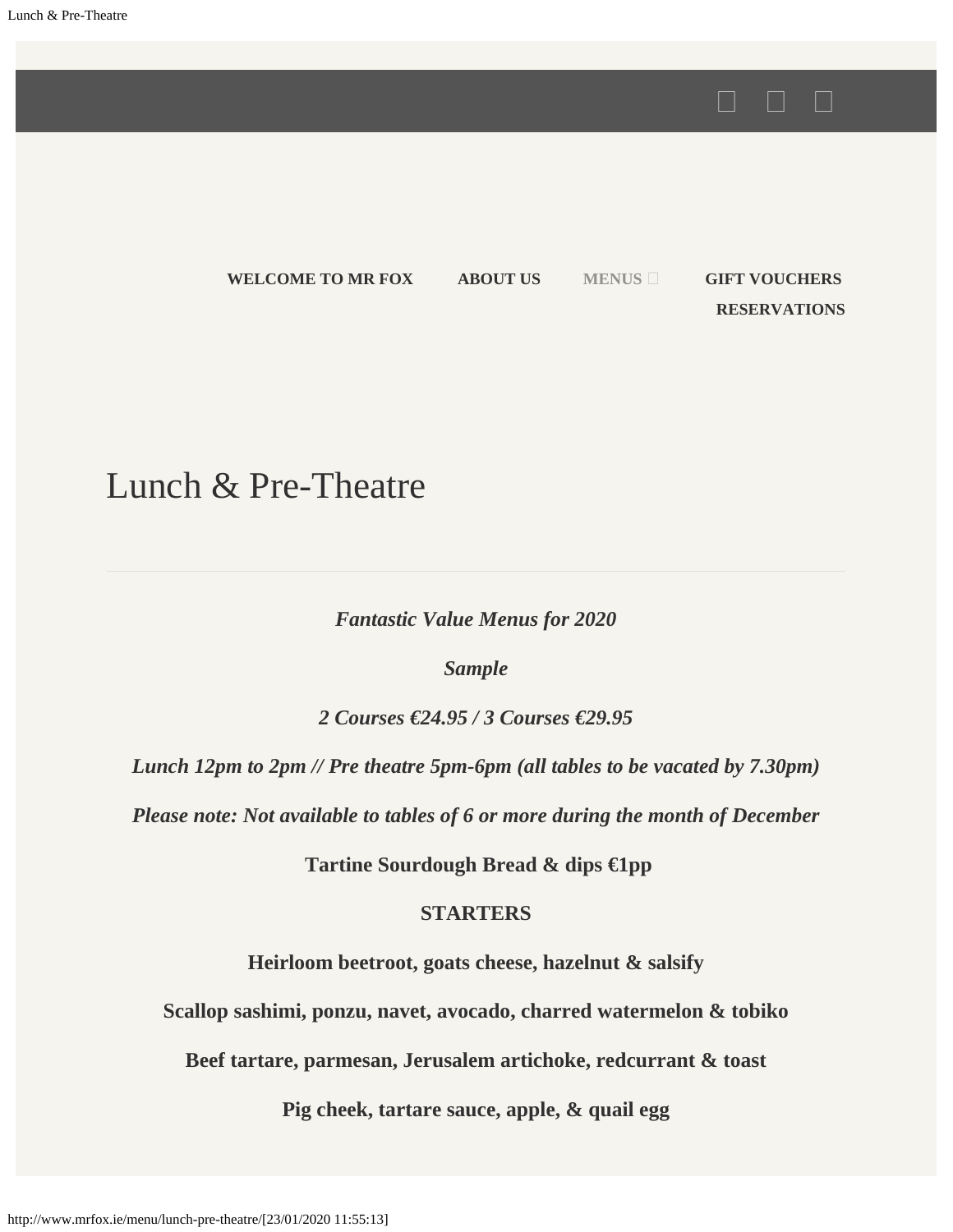#### **MAINS**

**Butternut squash risotto, chestnut, smoked ricotta & sage**

**Cod, gnocchi, lardo, leek, broccoli & shitake**

**BBQ Beef cheek, pickled walnut, Paris brown, potato, roscoff & horseradish**

**Pork belly, ham hock, borolotti & smoked prune**

#### **SIDES**

**Chips & garlic aioli 4.50 / Green beans & nduja 4.50**

**Gold River Farm salad with pear & pecorino 4.50**

#### **SWEET**

**Mr Fox ''PB & J''**

**Clementine "Super Split"**

**Chocolate, hazelnut & banana**

**Cheese with walnut bread 4**

All 14 Allergens are openly used throughout our kitchen. Trace amounts may be present at all stages of cooking please ask your server for more information. All our beef is of Irish origin. Please note: All our dishes are prepared fresh and to order so please let us know if you are under time restrictions. Please be aware we cannot split bills

There is no service charge except for parties of 5 or more to which a 12.5% service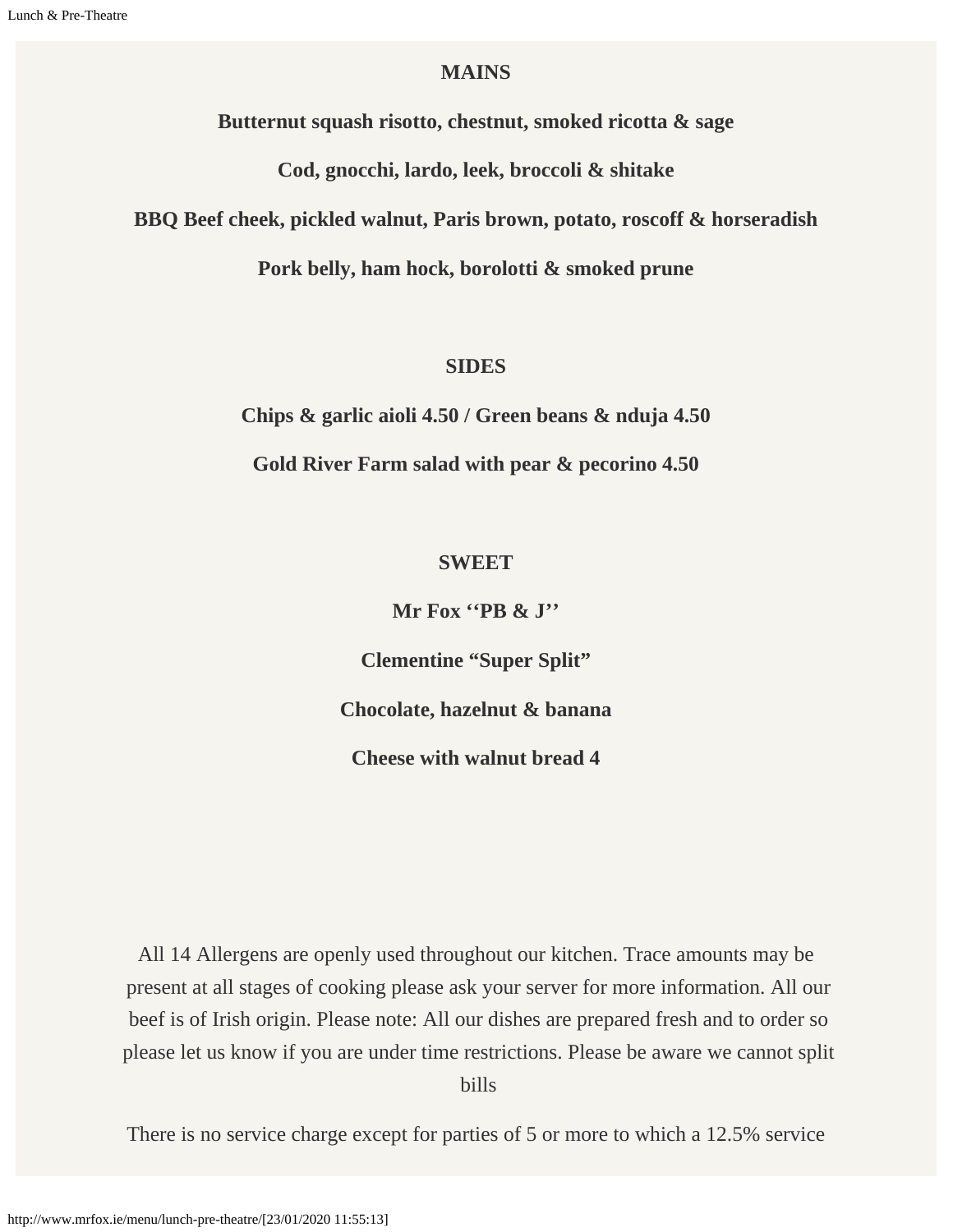**[WELCOME TO MR FOX](http://mrfox.ie/) [ABOUT US](http://www.mrfox.ie/about-us/) [MENUS](http://www.mrfox.ie/menu/) [GIFT VOUCHERS](https://mrfox.voucher.gifts/) [RESERVATIONS](http://www.mrfox.ie/reservations/)**

A la Carte

*Offered for lunch and dinner*

*Sample*

*Mr Fox A la Carte*

#### **SNACKS**

**Tartine Sourdough & dips €1pp**

**Nocellara olives 3.50**

**Smoked Almonds 3.50**

**Paleta Iberico de bellota 11**

**Devilled eggs, chipotle & Goatsbridge trout caviar 7**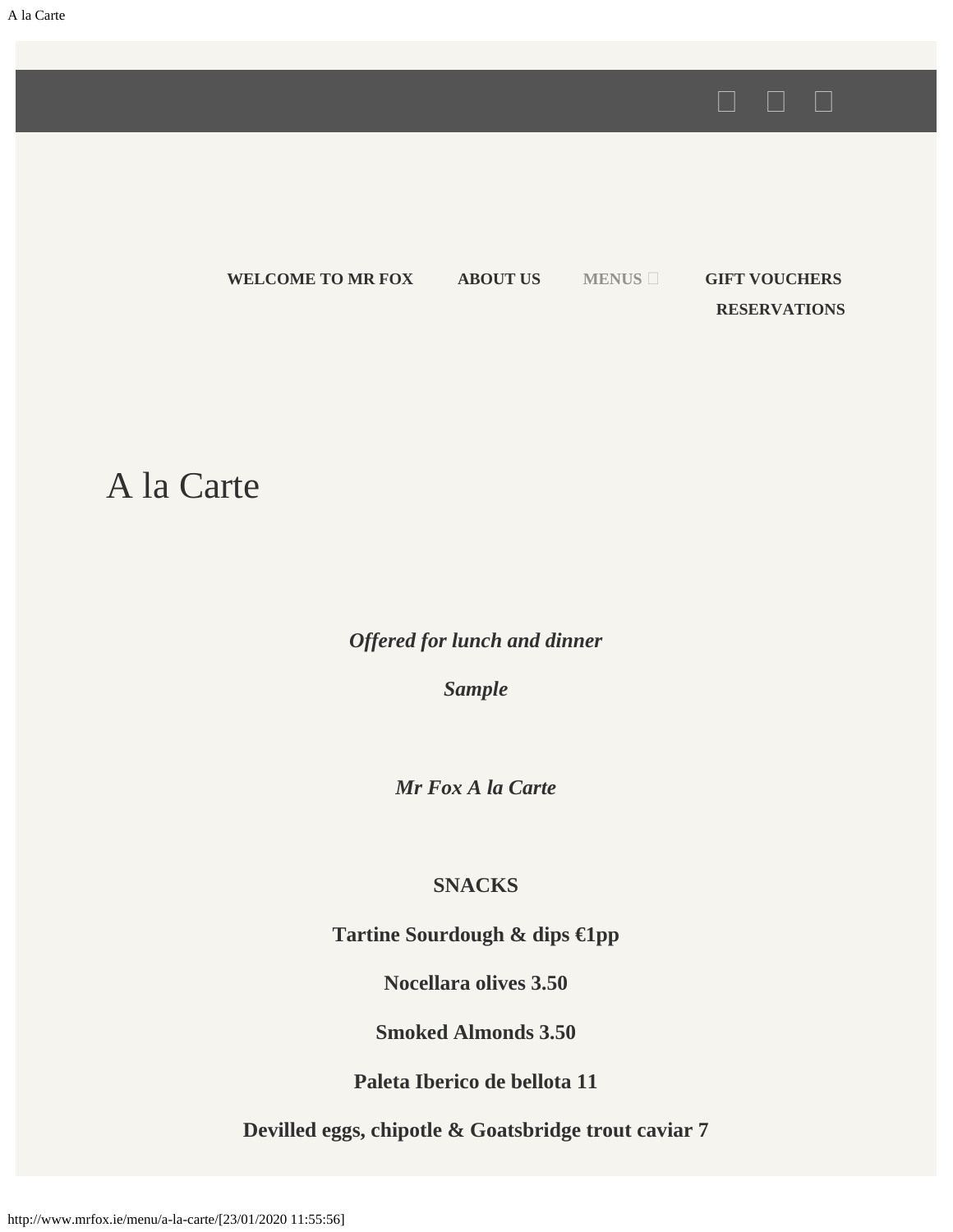#### **STARTERS**

**Heirloom beetroot, goats cheese, salsify & hazelnut 11 Scallop sashimi, ponzu, navet, avocado, charred watermelon & tobiko 14 Buttermilk quail, dill pickle & smoked paprika mayo 14 Crab, kohlrabi, avocado & smoked eel 13 Beef tartare, parmesan, Jerusalem artichoke, redcurrant & toast 11 Pig cheek, tartare sauce, apple, watercress & quail egg 11**

#### **MAINS**

**Halibut, broccoli, shitake, gnocchi & lardo 28**

**Barley risotto, butternut squash, sage, chestnut & smoked ricotta 21**

**Venison, parsnip, smoked pear, cavolo nero, chanterelle & black pudding 28**

**Challans duck, York cabbage, blackberry, celeriac & maitake 28**

**BBQ Beef cheek, Paris brown, potato, pickled walnut & horseradish 27**

**Pork belly, coco paimpol, ham hock & smoked prune 26**

#### **TO SHARE**

**Chateaubriand,**

**BBQ beef cheek, baby gem, blue cheese, & potato 60**

**(Please Allow 45 mins approx.)**

#### **SIDES**

**Chips & garlic aioli 4.50 / Green beans & nduja 4.50**

**Gold River Farm salad with pear & pecorino 4.50**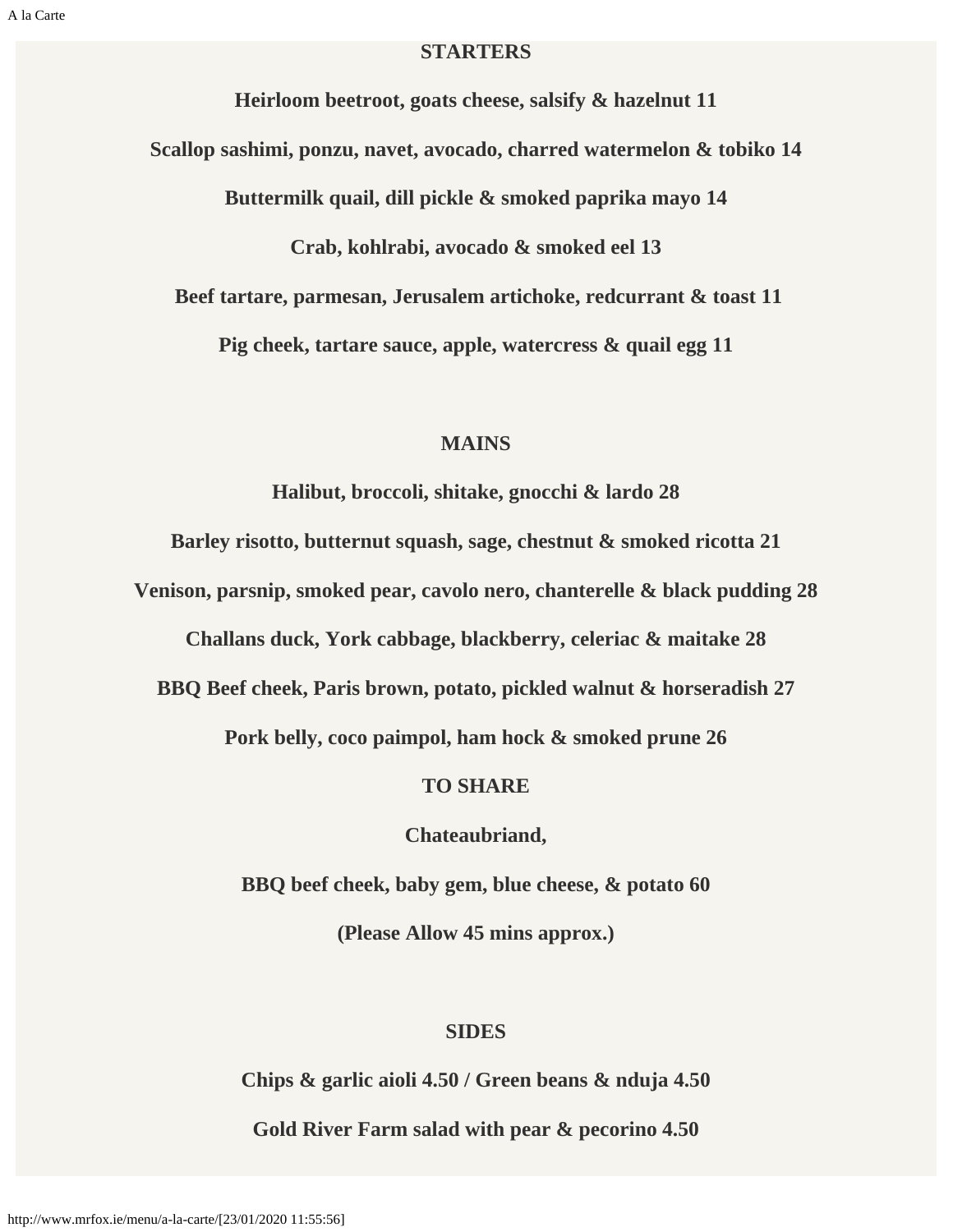**Baby potatoes, garlic, caper & parsley butter 4.50**

#### **SWEET**

**Mr Fox ''PB & J'' 9**

**Clementine "Super Split" 9**

**Sourdough bread pudding with almond & raisin 9**

**Chocolate, hazelnut & banana 9**

**Cheese with walnut bread 13**

**LITTLE TREAT Mr Fox "Salty Irishman" Coffee, caramel, hazelnut, whiskey, coffee & cream 10**

**All 14 Allergens are openly used throughout our kitchen. Trace amounts may be present at all stages of cooking please ask your server for more information. All our beef is of Irish origin. Please note: All our dishes are prepared fresh and to order so please let us know if you are under time restrictions. Please be aware we cannot split bills**

**There is no service charge except for parties of 5 or more to which a 12.5% service charge will be added to your final bill. All of the service charge is distributed among the staff**

**[38 Parnell Sq. West, Dublin 1](https://maps.google.com/maps?z=16&q=38+parnell+sq.+west,+dublin+1)** (01)8747778 info@mrfox.ie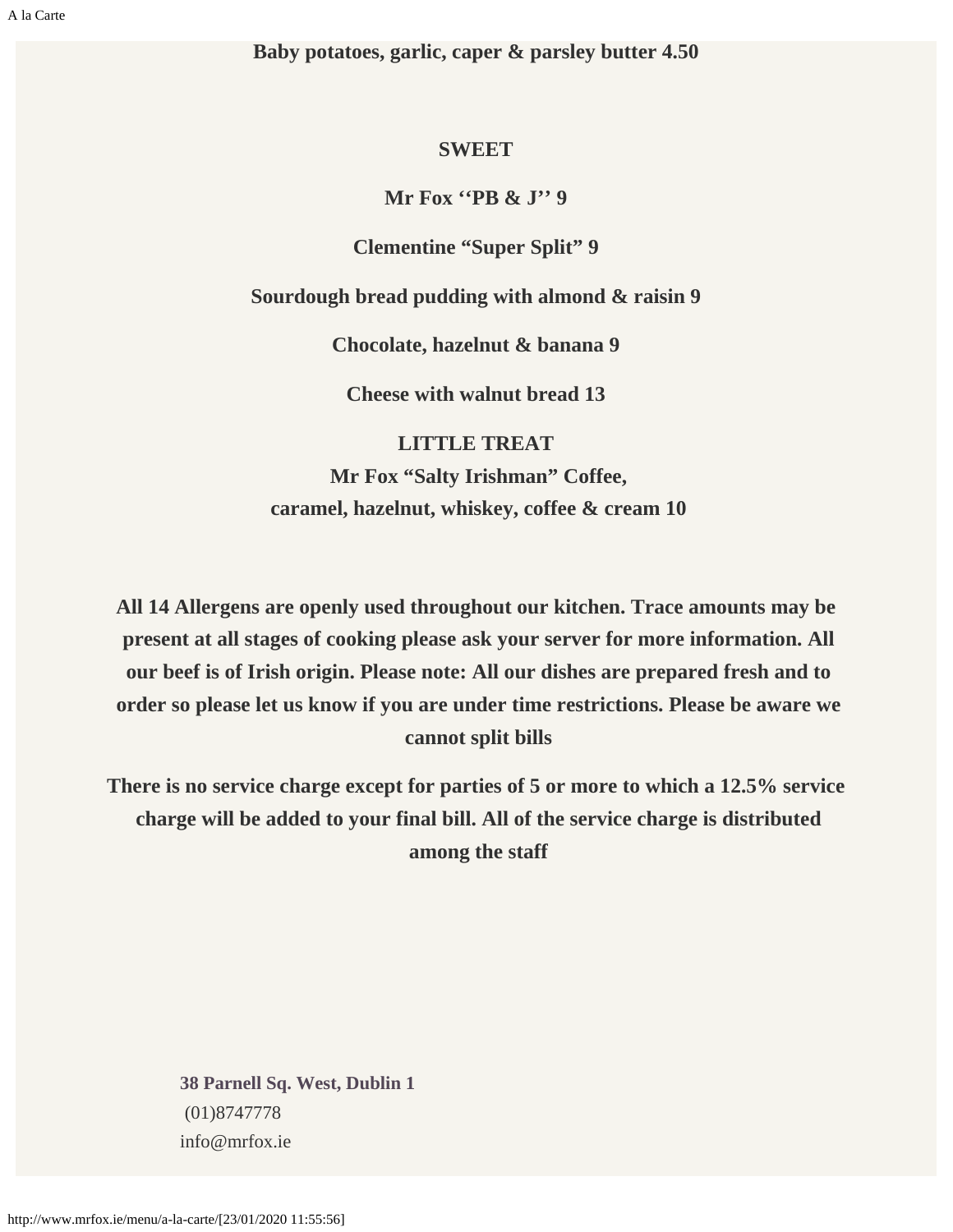**[WELCOME TO MR FOX](http://mrfox.ie/) [ABOUT US](http://www.mrfox.ie/about-us/) [MENUS](http://www.mrfox.ie/menu/) [GIFT VOUCHERS](https://mrfox.voucher.gifts/) [RESERVATIONS](http://www.mrfox.ie/reservations/)**

Vegetarian

*Sample*

*VEGETARIAN MENU*

#### *SNACKS*

*Marinated olives 3.50*

*Devilled eggs & chipotle 6*

#### *STARTERS*

*Buffalo mozzarella, smoked beetroot, hazelnut & Jerusalem artichoke 10*

*Avocado, ponzu, cucumber, jalapeno& charred watermelon8*

*LARGER PLATES*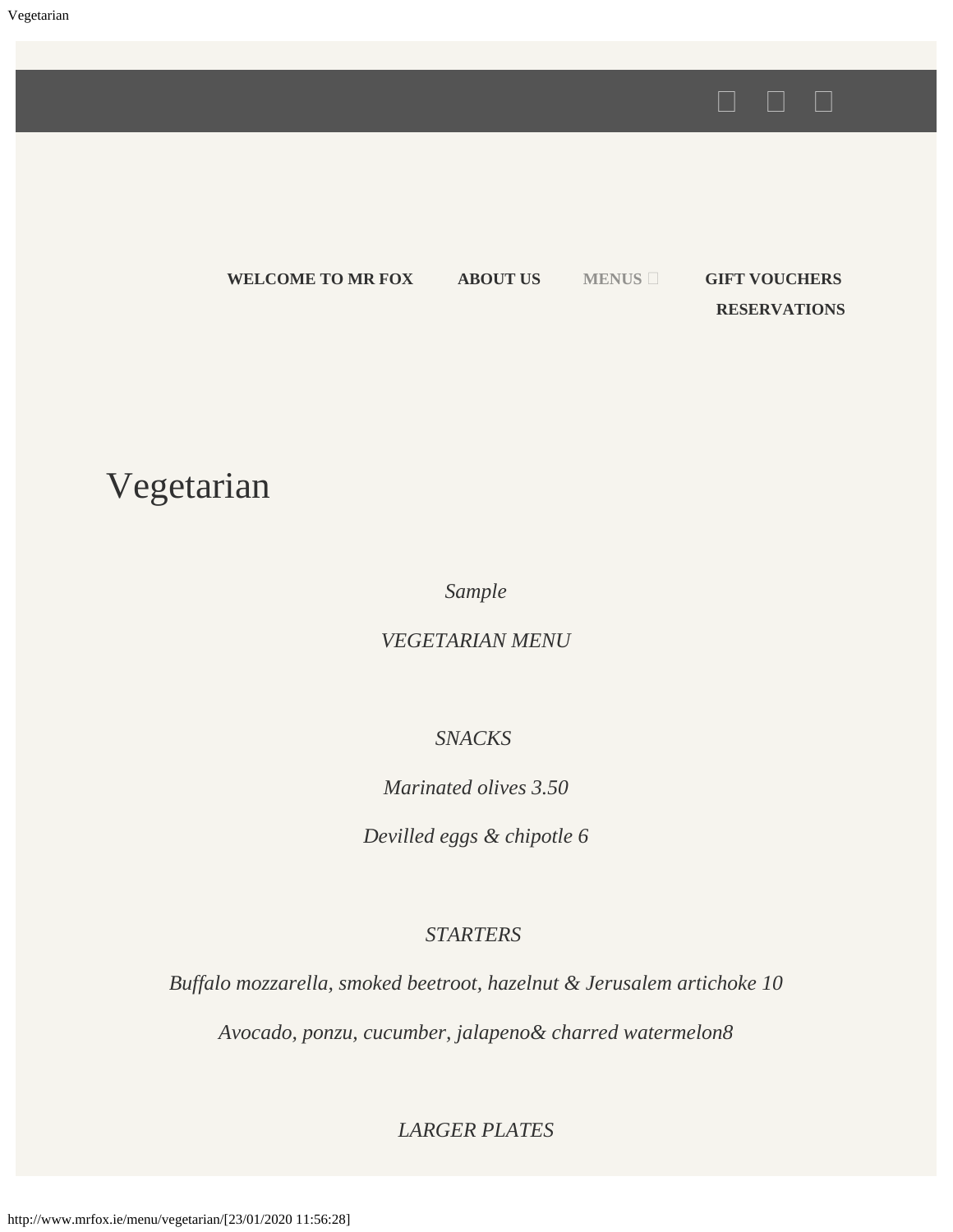*Cauliflower, coconut, grapes, almond & raisin 18*

*Spelt risotto, beetroot, pickled fennel, almond & goats cheese 18*

#### *SIDES*

*Fries & garlic aioli 4 / Green Beans 4 / Chantenay carrots & salsa verde 4*

#### *SWEET*

*Blood Orange "Super Split" 7*

*Mr Fox "Bounty" 9*

*Mr Fox coffee "Iceberger"*

**[38 Parnell Sq. West, Dublin 1](https://maps.google.com/maps?z=16&q=38+parnell+sq.+west,+dublin+1)** (01)8747778 info@mrfox.ie

http://www.mrfox.ie/menu/vegetarian/[23/01/2020 11:56:28]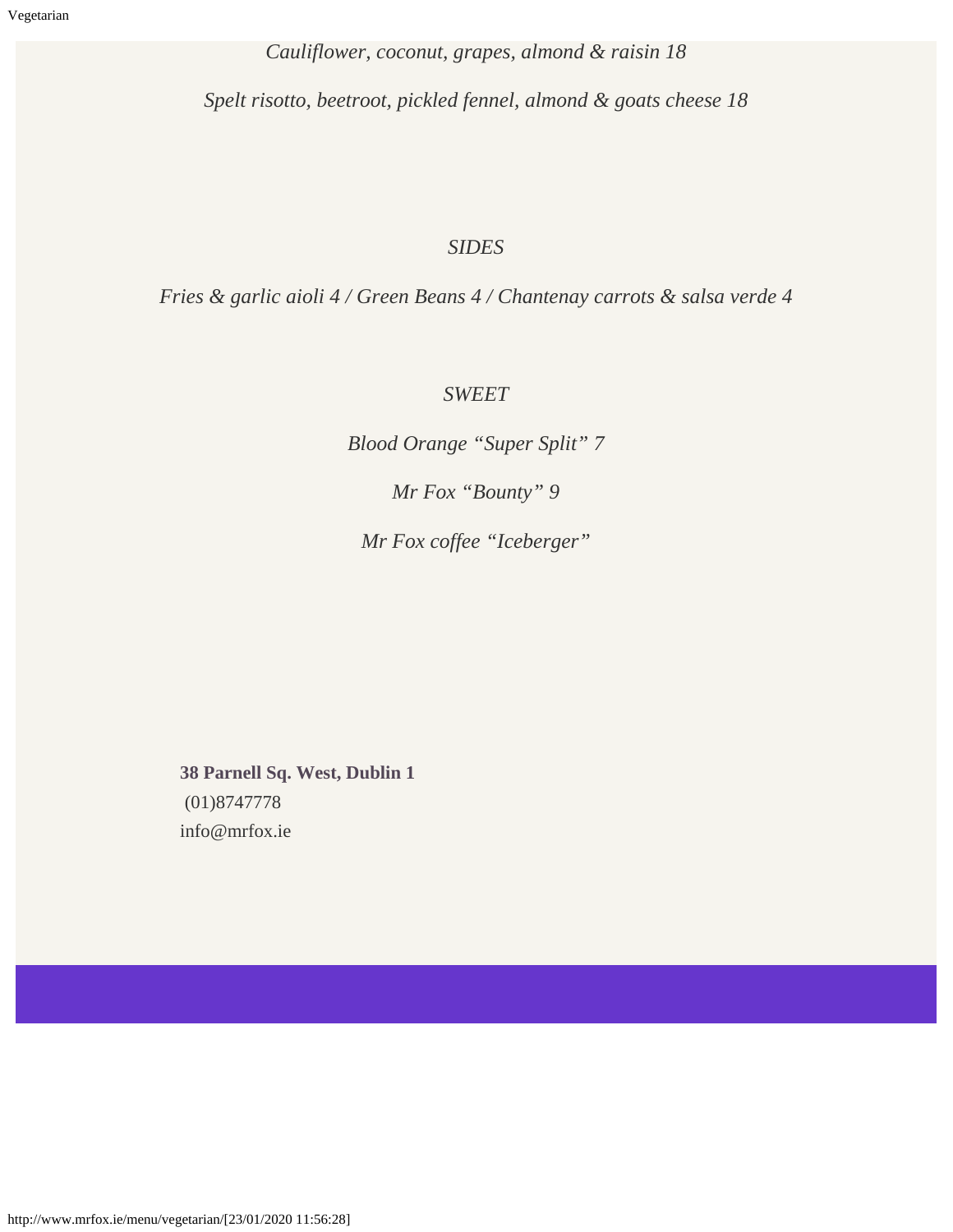



# Wine

#### **Beers and Ciders**

| Guinness/Carlsberg                               | 5.5 Peroni |                                 | 5.5 |
|--------------------------------------------------|------------|---------------------------------|-----|
| 8° Irish Pale Ale, "Howling Gale" 6              |            | Mac Ivor Dry/Medium Irish Cider | - 7 |
| 8° Irish Red Ale "Sunburnt" 6 Guinness Lager N/A |            |                                 | 5   |
|                                                  |            |                                 |     |

## **Wine by the Glass**

## **Sparkling**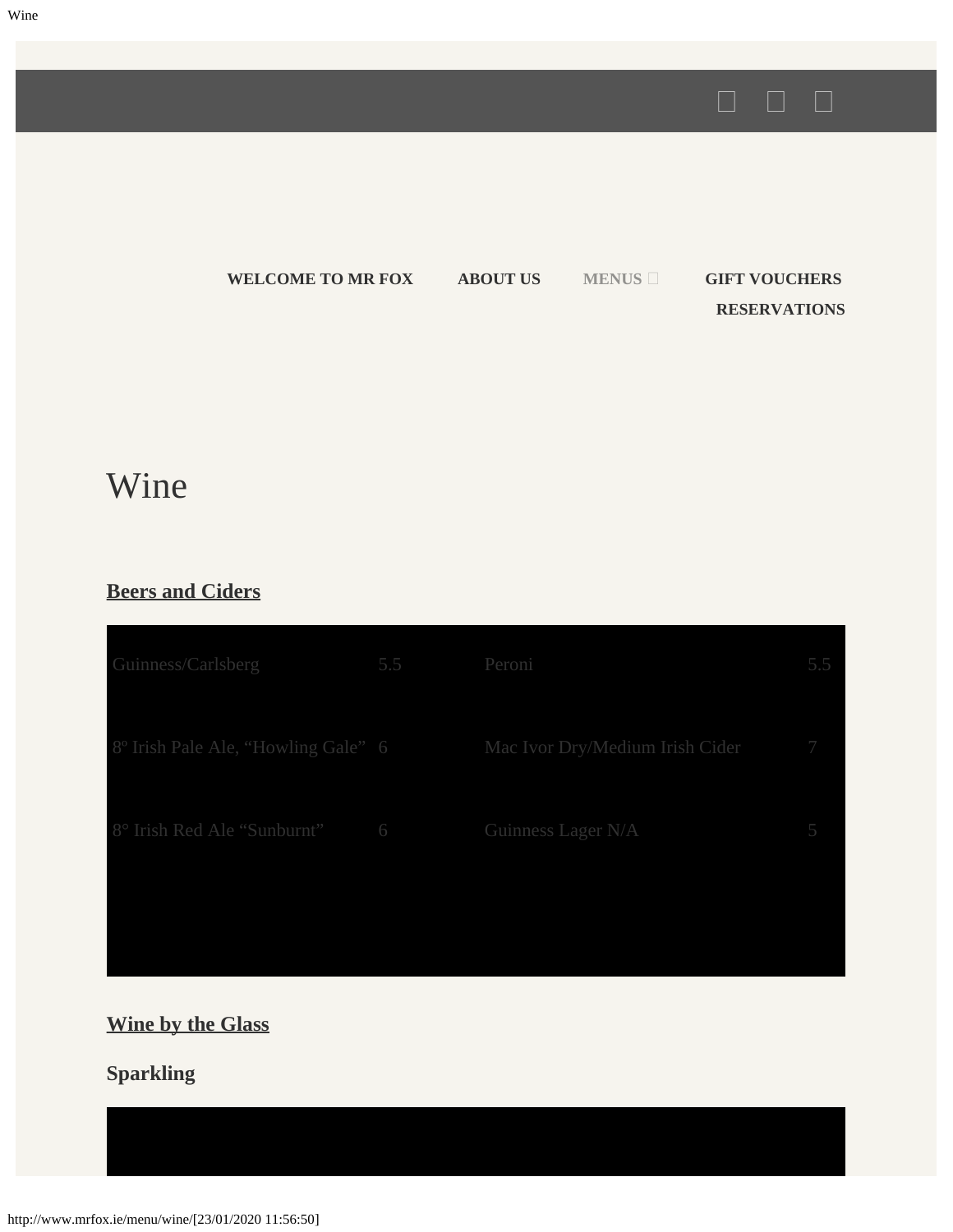| Cava, "Brut de Brut", Maria Casanovas <i>Catalonia</i> 10 |  |
|-----------------------------------------------------------|--|
| Champagne, J.M Gobillard & Fils, Premier Cru Champagne 17 |  |

#### **White**

| Valdeorras  | 7.5      |
|-------------|----------|
| Loire       | 8        |
| Vinho Verde | 8        |
| Kamptal     | $\Theta$ |
| Friuli      | $\Theta$ |
| Malborough  | 10       |
| Jura        | 11.5     |
|             |          |

#### **Red**

| 2016, IGT Nero D'Avola, Terre di Chiara (Winelab)        | Sicily           | 7.5  |
|----------------------------------------------------------|------------------|------|
| 2017, Alfredo Maestro, Vina Almate, Tempranillo          | Ribera Del Duero | -8   |
| 2016, Malbec, Dominio del Plata Bodini                   | Mendoza          | 8.5  |
| 2016, Clos Baste, Bigorre, Bordeaux Blend                | Comte Tolosan    | 10.5 |
| 2017, Bourgogne, Domaine Muzard, Pinot Noir              | Bourgogne        | 11.5 |
| 2014, Valpolicella Ripasso, "Semonte Alto",<br>Venturini | Veneto           | 12.5 |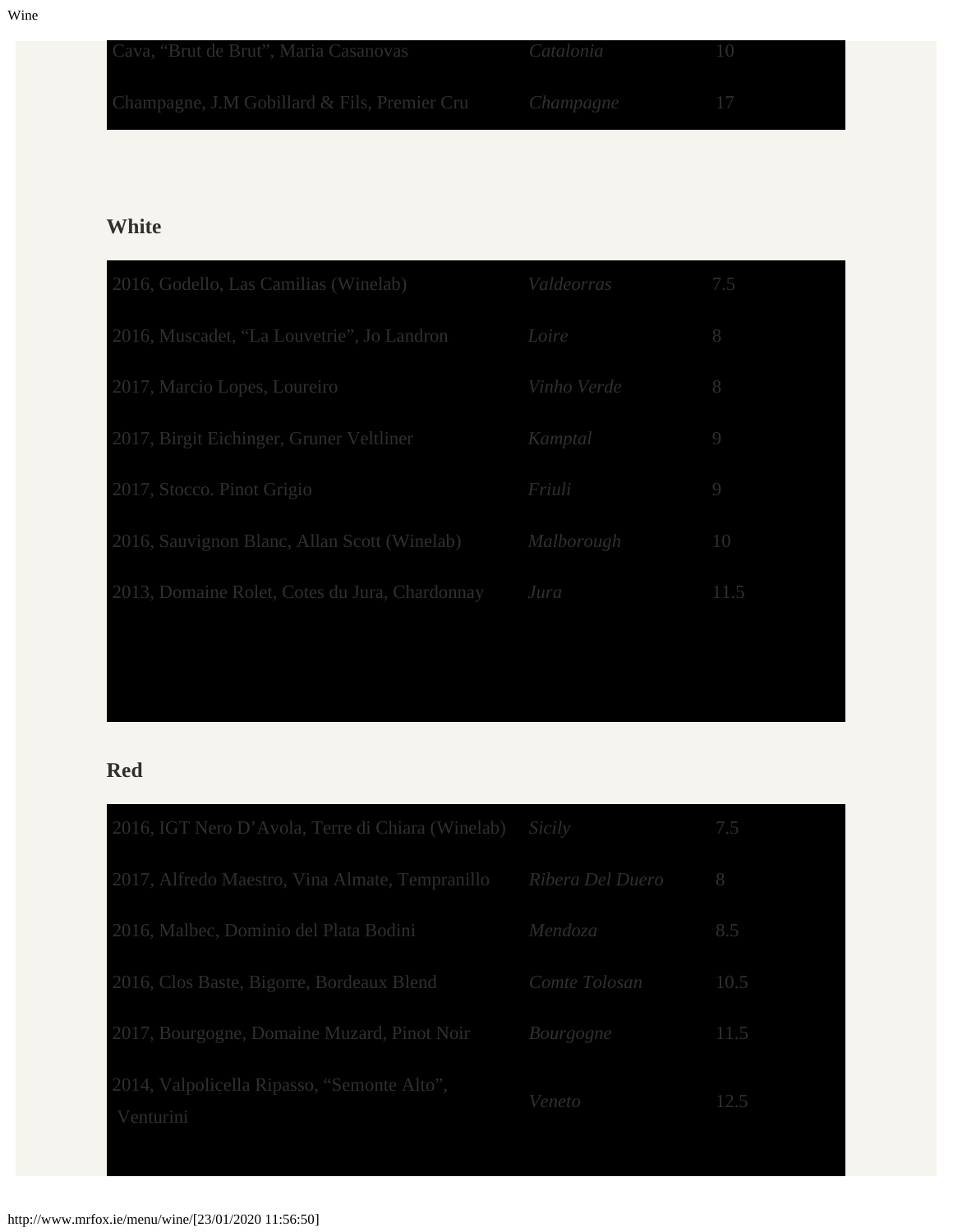Wine

## **Port, Sherry & Sweet**

|                                                   |                                | Glass/Bottle     |
|---------------------------------------------------|--------------------------------|------------------|
| 2013, Quinta do Crasto, Late Bottled Vintage Port | Douro                          | 7                |
| 10yr Old Tawny Port, Taylors                      | Douro                          | 9/75(75c)        |
| NV, "Tio Pepe" Fino                               | Andalusia                      | 6.50             |
| 2014, Jurancon, "Cuvee Jean", Chateau Jolys       | South West France 8/36(37.5cl) |                  |
| 2015, Accordini, Recioto della Valpolicella       | Veneto                         | $12/60$ (37.5cl) |

## **Wine by the Bottle**

## **Sparkling**

| Cava, "Brut de Brut", Maria Casanovas | Catalonia | 45  |
|---------------------------------------|-----------|-----|
| Champagne, J.M Gobillard, Premier Cru | Champagne | 85  |
| Champagne, Brut "Icone", Cattier      | Champagne | 85  |
| Champagne, "Blanc de Blancs", Ruinart | Champagne | 126 |
| Champagne, "Rose", Ruinart            | Champagne | 120 |
| 2006, Champagne, Dom Perignon         | Champagne | 240 |

#### **White**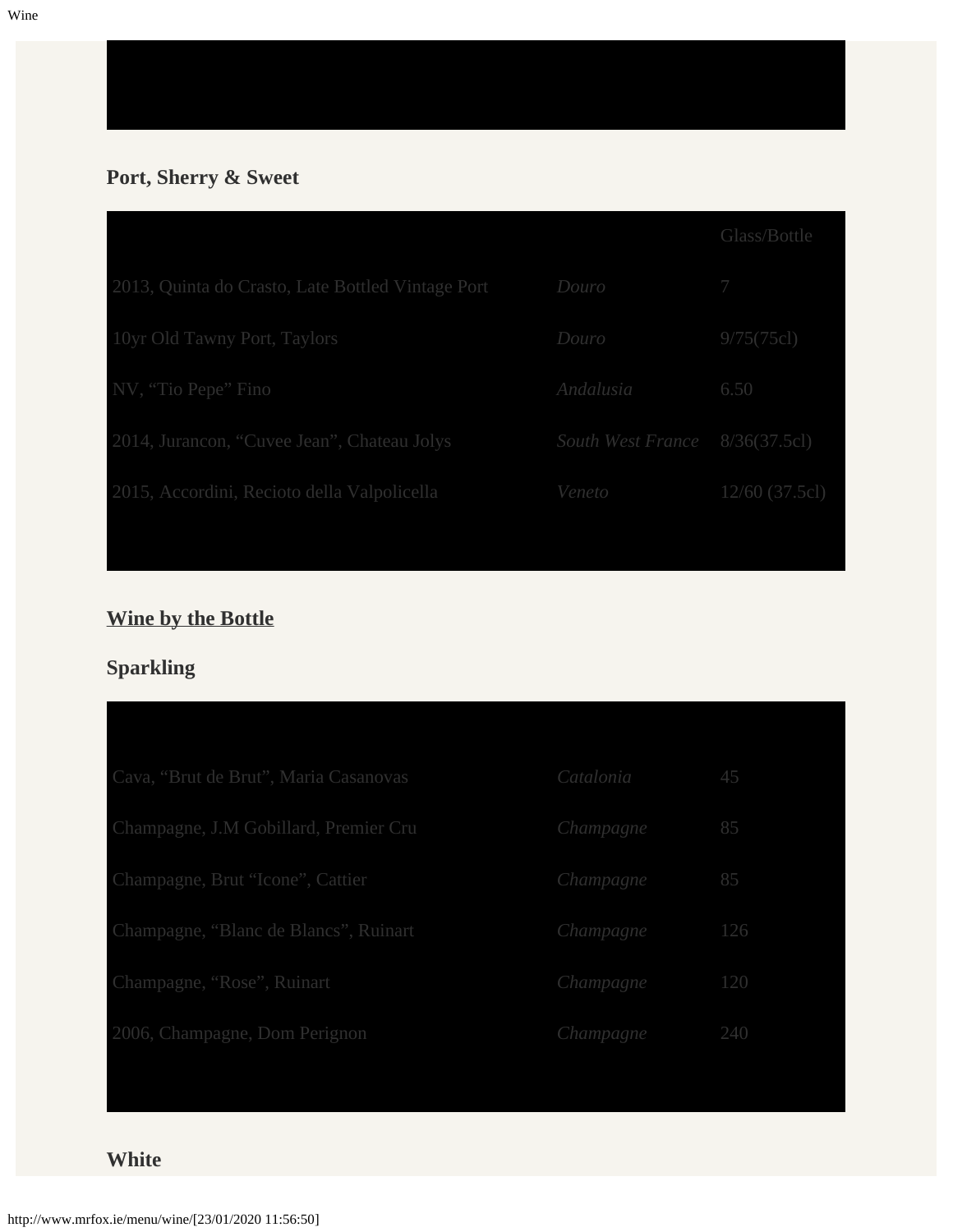#### **FRANCE**

| 2017, Picpoul de Pinet, Doamine Felines Jordan        | Languedoc | 32  |
|-------------------------------------------------------|-----------|-----|
| 2017, Muscadet, "La Louvetrie", Jo Landron            | Loire     | 39  |
| 2017, Chablis, Domaine Laurence Race                  | Chablis   | 48  |
| 2017, Sancerre, Domaine de la Rossignole              | Loire     | 50  |
| 2013, Domaine Rolet, Cotes du Jura                    | Jura      | 55  |
| 2016, Montlouis sur Loire, "Mineral +", Frantz Saumon | Loire     | 72  |
| 2013, Chorey-les-Beaune, "Tue Boeuf", F. Andre        | Bourgogne | 80  |
| 2013, Condrieu, Francois Villard & Luc Baudet         | Rhone     | 100 |
| 2016, Chassagne-Montrachet, P. Colin                  | Bourgogne | 105 |
| 2012, Corton Charlemagne Grand Cru, F. Andre          | Bourgogne | 321 |

### **SPAIN & PORTUGAL**

 $\Box$ 

| 2016, Godello, Las Camilias (Winelab)                   | Valdeorras 27  |    |
|---------------------------------------------------------|----------------|----|
| 2017, Marcio Lopes, Pequenos Rebertos                   | Vinho Verde 36 |    |
| 2016, "Alvarinho Reserva", Santos da Casa               | Vinho Verde 44 |    |
| 2016, Albarino, Komokabras, Adega Entre Os Rios Galicia |                | 55 |

#### **ITALY**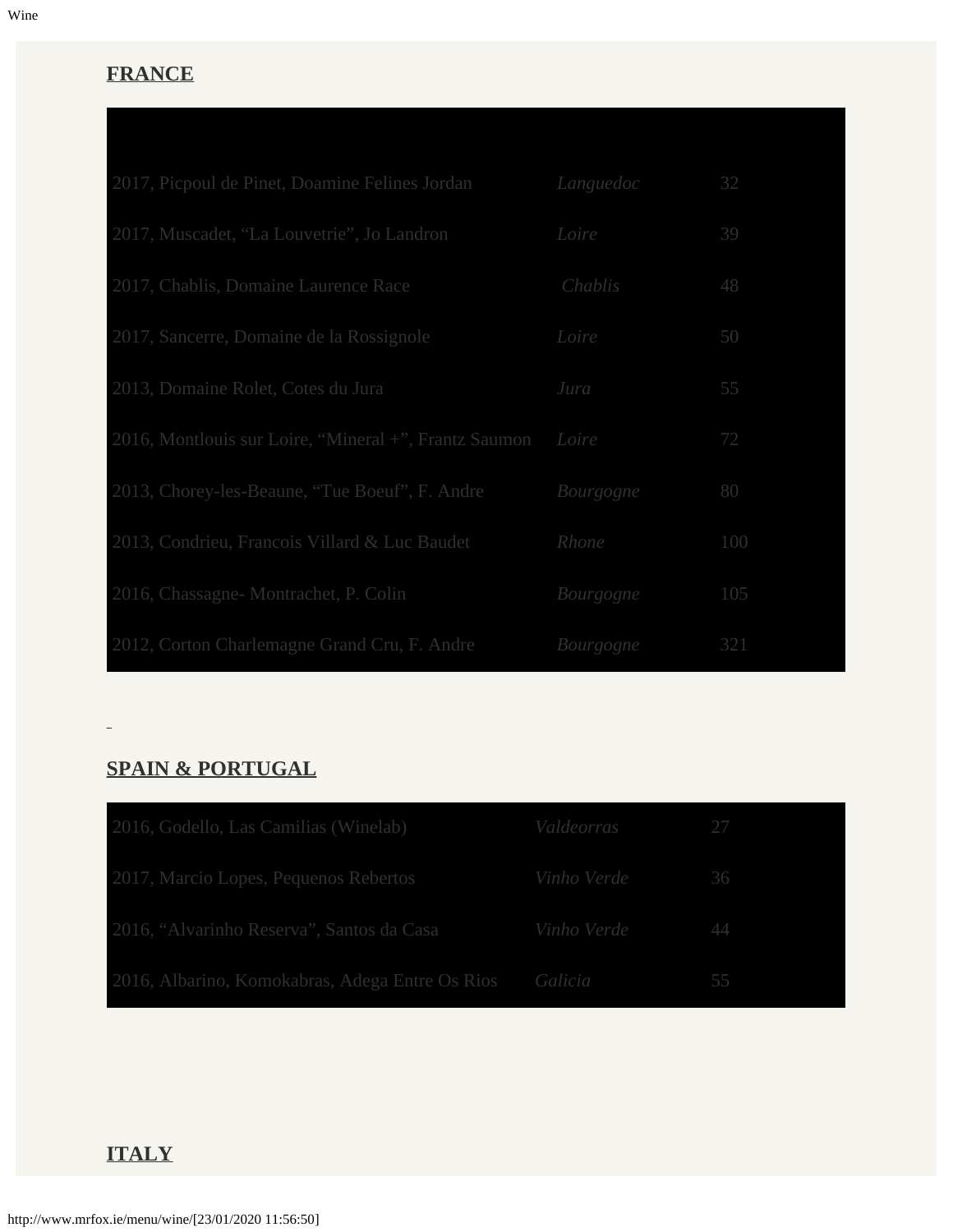| 2017, Falerio, "Ciu Ciu Oris", Walter Bartolomei Marche |          | -32  |  |
|---------------------------------------------------------|----------|------|--|
| 2015, "Ottavio Rube", Valli Unite                       | Piemonte | - 36 |  |
| 2017, Stocco, Pinot Grigio                              | Friuli   | 39   |  |

#### **AUSTRIA & GERMANY**

| 2017, Gruner Veltliner, Birgit Eichinger                 | Kamptal 40           |  |
|----------------------------------------------------------|----------------------|--|
| 2017, Emrich Schonleber, Trocken Riesling<br><i>Nahe</i> |                      |  |
| 2016, "Kalkundkiesel", Claus Preisinger                  | <i>Burgenland</i> 60 |  |

## **NEW ZEALAND, SOUTH AFRICA & USA**

| 2017, Radley & Finch, Chenin Blanc            | Western Cape 30 |    |
|-----------------------------------------------|-----------------|----|
| 2016, Sauvignon Blanc, Allan Scott (Winelab)  | Marlborough     | 38 |
| 2016, Chardonnay "Village" Kumeu River Estate | Auckland        | 46 |
| 2015, Tendu, "White", Matthiasson Family (1L) | California      | 65 |
| 2014, Sandhi, Santa Rita Hills, Chardonnay    | California      | 70 |

#### **Red**

#### **FRANCE**

| 2014, Domaine Santa Duc, Les Plans | Rhone           |  |
|------------------------------------|-----------------|--|
| 2016, Clos Baste, Bigorre          | Comte Tolosan 5 |  |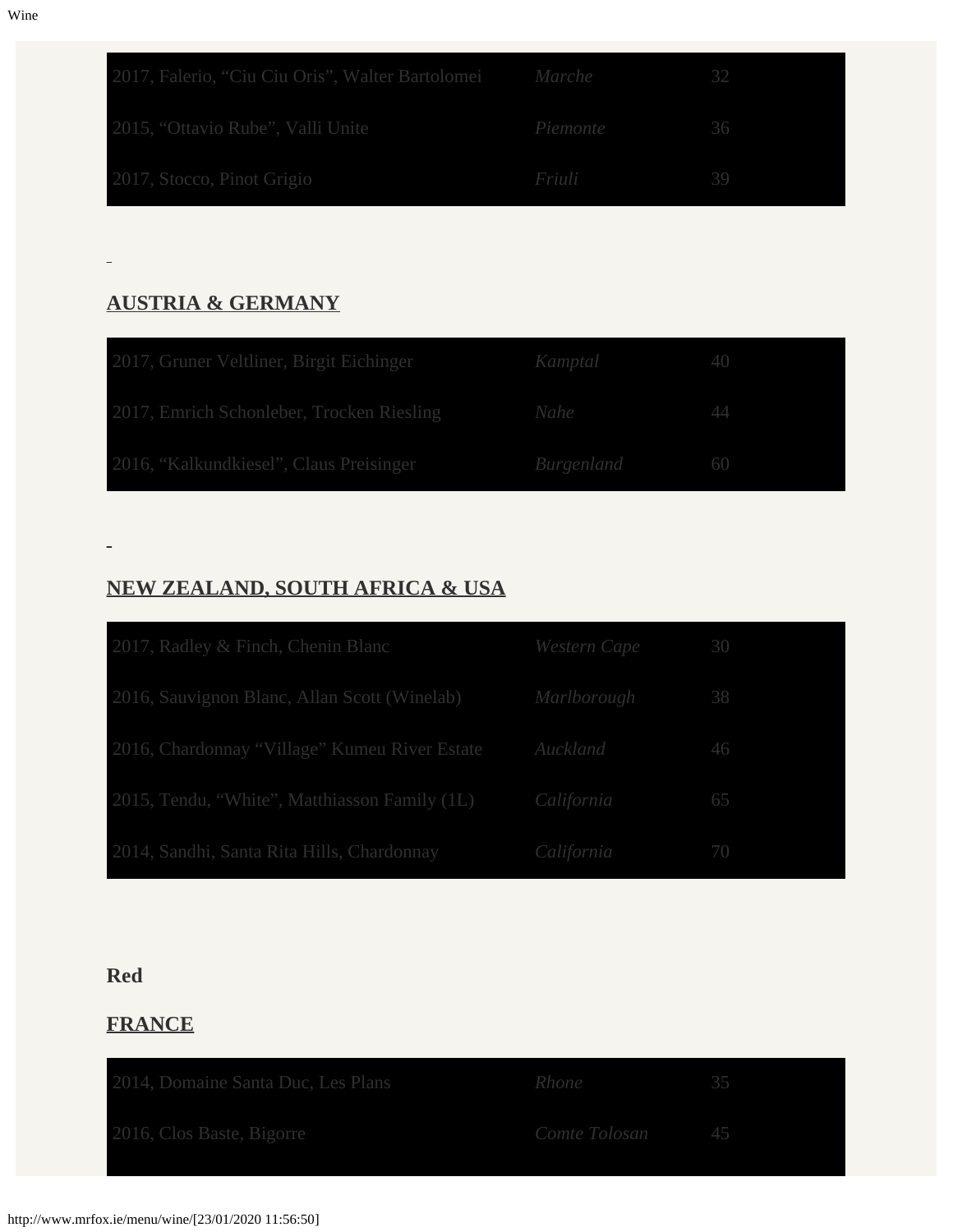| 2014, Chateau Tayet, Bordeaux Superior                        | Bourdeaux  | 50  |
|---------------------------------------------------------------|------------|-----|
| 2017, Bourgogne, Domaine Muzard                               | Bourgogne  | 51  |
| 2017, Saumur-Champigny, Thierry Germain                       | Loire      | 55  |
| 2016, Crozes-Hermitage, "Aleofane", Natacha Chave Rhone       |            | 67  |
| 2011, Chateau Gaudin, Paulliac                                | Bordeaux   | 75  |
| 2016, Morgon, "Cote du Py", Jean Foillard                     | Beaujolais | 79  |
| 2015, Marsannay, "Les Echezots", P.Charlopin                  | Bourgogne  | 99  |
| 2012, La Chapelle de la Mission Haut-Brion, C.Dillon Bordeaux |            | 150 |

#### **SPAIN & PORTUGAL**

| 2017, Rotas de Portugal                                  | Alentejo         | 30 |
|----------------------------------------------------------|------------------|----|
| 2017, Alfredo Maestro, Vina Almate                       | Ribera Del Duero | 35 |
| 2014, Rioja Crianza, "Rondan", Manuel Tato               | Rioja            | 35 |
| 2016, Ultreia, Raul Perez, Mencia                        | <i>Bierzo</i>    | 45 |
| 2016, Rioja Alavesa, "Malaspiedras", El Mozo Wines Rioja |                  | 52 |
| 2016, Xisto Ilimitado, Luis Seabra                       | Douro            | 56 |
| 2006, Vina Tondonia, Rioja Reserva                       | Rioja            | 72 |

## **ITALY**

| 2016, IGT Nero D'Avola, Terre di Chiara (Winelab) Sicily          |  |
|-------------------------------------------------------------------|--|
| 2015, Barbera D'Asti, La Turna, Ezio Rivella Piedmont de Piedmont |  |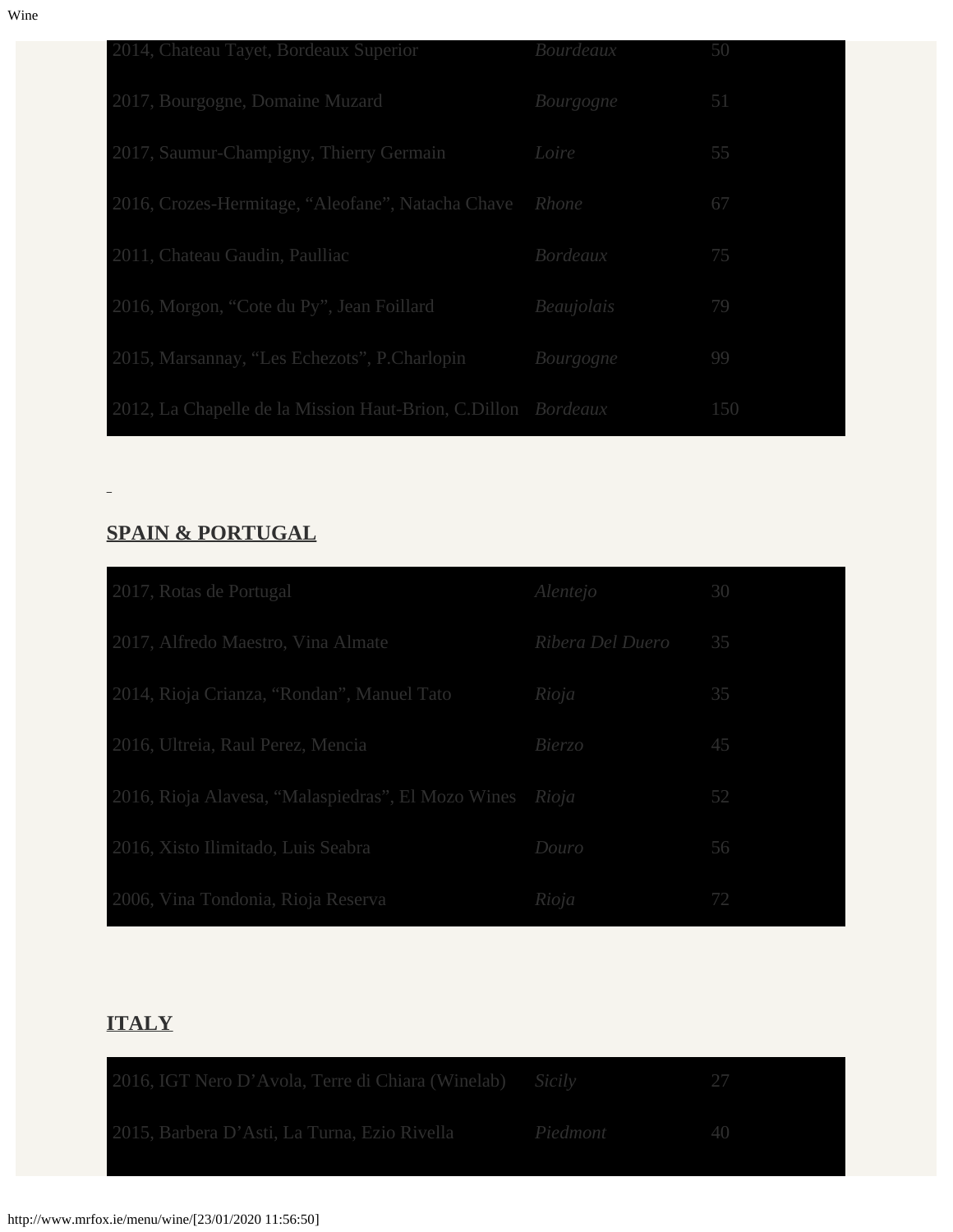| 2015, Chianti, Gineprone, Col D'Orcia                    | Tuscany | -48 |
|----------------------------------------------------------|---------|-----|
| 2015, Valpolicella Ripasso, "Semonte Alto",<br>Venturini | Veneto  |     |
| 2016, Rosso di Montalcino, Canalicchio di Sopra Tuscany  |         | 68  |

#### **AUSTRIA & CZECH REPUBLIC**

| 2015, Muhr Van Der Niepoort, Cuvee Vom Berg Carnuntum |         | 48 |
|-------------------------------------------------------|---------|----|
| 2016, "Dornfelder", Milan Nestarec                    | Moravia | 55 |
|                                                       |         |    |

### **ARGENTINA, AUSTRALIA & USA**

| 2017, Samurai Shiraz, Free Run Juice                   | South Australia 58 |             |
|--------------------------------------------------------|--------------------|-------------|
| 2017, Malbec, Dominio del Plata Bodini Mendoza         |                    | 40          |
| 2017, Tendu, "Red", Matthiasson Family (1L) California |                    | <b>ATOT</b> |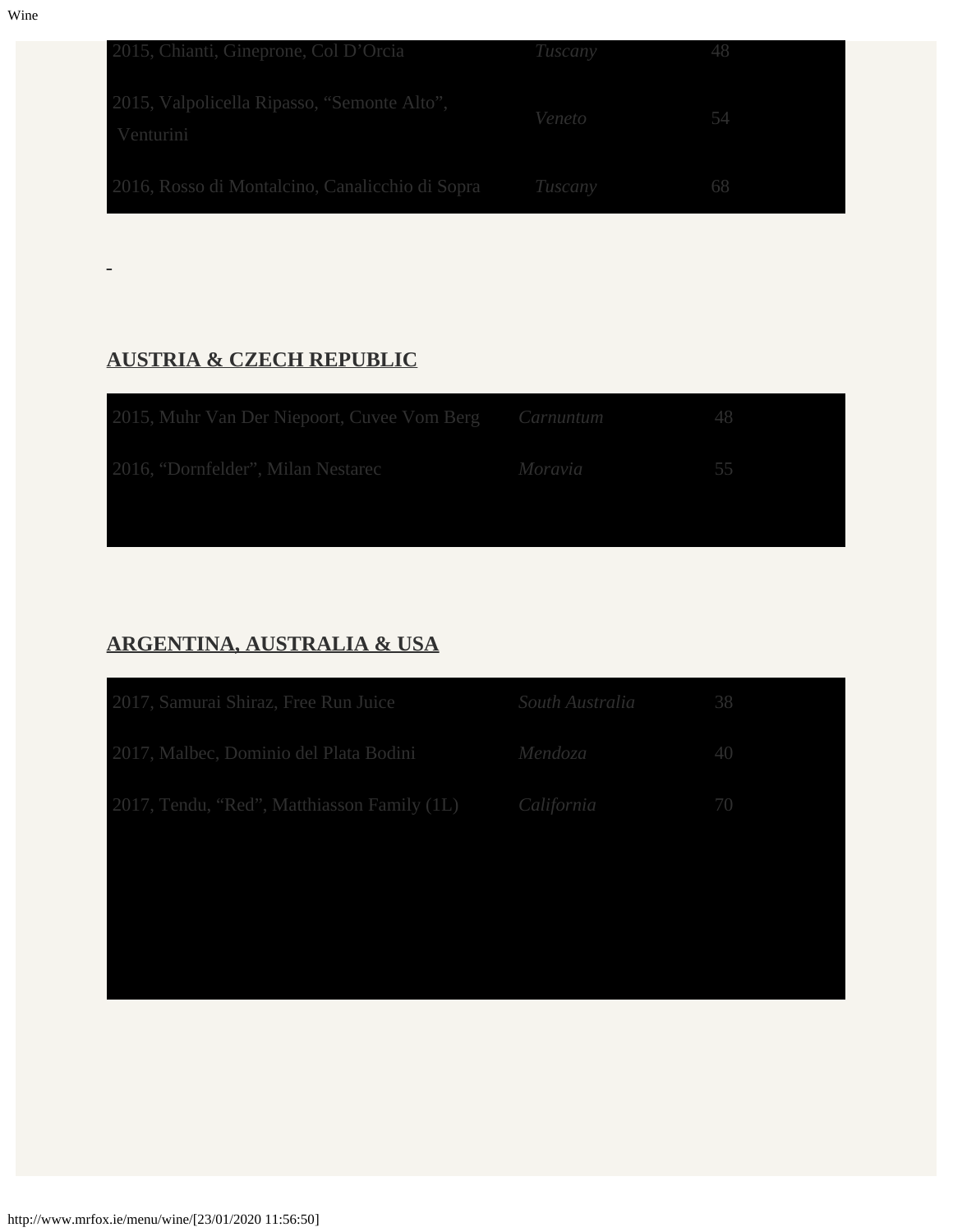## **Whiskeys**

| Jameson                     | 6.5             | <b>Green Spot</b>               | 10                           |
|-----------------------------|-----------------|---------------------------------|------------------------------|
| Dunphys                     | 6.5             | <b>Redbreast 12 Years</b><br>12 |                              |
| Glendalough                 | $7\overline{ }$ | Pig's Nose Scotch               | $7\phantom{.0}\phantom{.0}7$ |
| <b>Bushmills</b>            |                 | 7 Knappogue Castle              | $\overline{9}$               |
| Teelings                    | 6.5             | <b>Glenlivet 12 Years</b>       | 12                           |
| <b>Yellow Spot 12 Years</b> | 11.5            | Johnnie Walker Black 8.5        |                              |
| Roe & Co                    | 9               |                                 |                              |

## **American Whiskeys**

| <b>Jack Daniels</b> | 6.5 Bulliet Bourbon 7.5 |  |
|---------------------|-------------------------|--|
| <b>Makers Mark</b>  |                         |  |

## **Brandies**

| <b>Hennessy Cognac</b>      | 6.5 Jules Clairon VSOP 8    |  |
|-----------------------------|-----------------------------|--|
| <b>Hennessy Cognac VSOP</b> | 10 Bas-Armagnac Delord 10.5 |  |

## **Gins**

| Gordon's               | 6 Hendricks     |  |
|------------------------|-----------------|--|
| <b>Bombay Sapphire</b> | 6.5 Bombay East |  |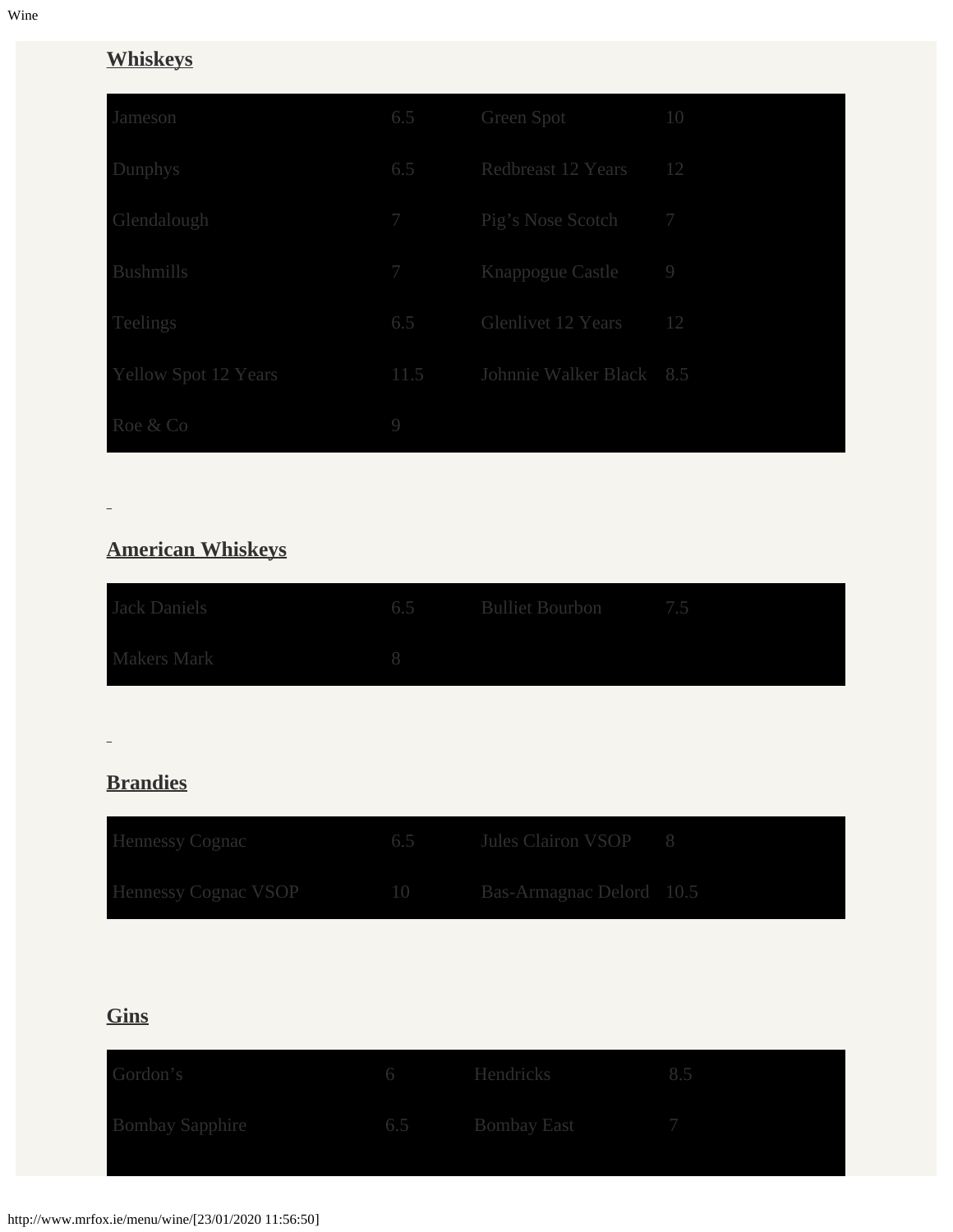| Drumshanbo Gunpowder |             | 10 Blackwater Strawberry 7.5 |     |
|----------------------|-------------|------------------------------|-----|
| Beefeater            |             | 6.5 Monkey 47                |     |
| Tanqueray 10         | 10.5 Dingle |                              |     |
| Mór                  |             | 6.5 Bertha's Revenge         | 9.5 |

## **Vodkas**

| Smirnoff  | 5.5 Grey Goose<br>10.5 |  |
|-----------|------------------------|--|
| Absolut   | 6 Kettle One           |  |
| Belvedere | 10 Stolichnaya         |  |

 $\Box$ 

#### **Rums**

| Malibu  | 6 Captain Morgan 7        |  |
|---------|---------------------------|--|
| Bacardi | 6 Havana Club 3 Years 7.5 |  |

 $\overline{\phantom{a}}$ 

## **Liqueurs**

| Amaretto                 | 7 Baileys     |                     | 6   |
|--------------------------|---------------|---------------------|-----|
| Kahlua                   | 5.5 Cointreau |                     | 6   |
| Campari                  |               | 5.5 Chambord        | 6   |
| Aperol                   |               | 5.5 Crème de Menthe | 6.5 |
| Limoncello/Sambuca       | 6.5 Mead      |                     | 7.5 |
| Martini Dry/Rosso/Bianco | 5.5           | Drambuie            | 6.5 |